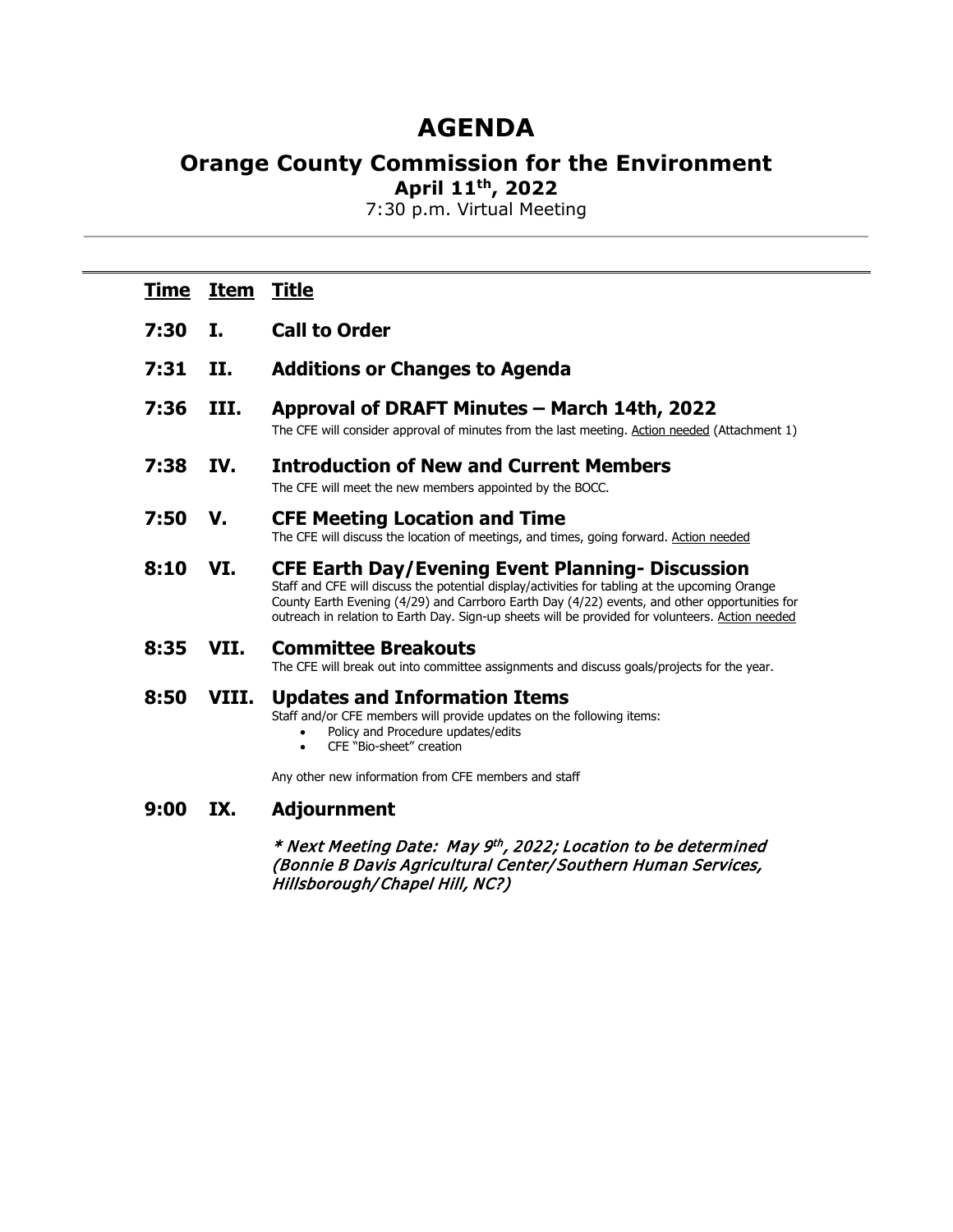### **DRAFT Meeting Summary March 14, 2022; 7:30 pm** Virtual Zoom Meeting

**Present:** Kim Piracci, Kim Livingston, Frank Binkowski, Bill Ward, Kristie Mather, Carrie Fletcher, Veronica Penn Beattie, Jessie Birckhead, Jane Harris, Elizabeth McWhorter

**Absent:** Jaya Nair (excused)

**Staff:** Wesley Poole, Chris Hirni, Amy Eckberg, Kalani Allen

#### **I. Call to Order**

Kim Piracci called the meeting to order at 7:32 pm.

- **II. Additions or Changes to Agenda** None.
- **III. Approval of DRAFT Meeting Summaries – January 10th & February 14th, 2022** Motion by Frank Binkowski; seconded by Kristie Mather; all in favor; none opposed; motion passed.

#### **IV. New Member and New Sustainability Project Manager Introductions**

There are currently (4) vacancies on the CFE and the Chair has made a recommendation to the BOCC to appoint (2) new members. They will not be voted on by the BOCC until the April 5th Business Meeting, so the new members will not be introduced until the next meeting, assuming they are voted in. Chris Hirni then introduced Amy Eckberg, the new Sustainability Project Manager and replacement for Brennan Bouma. She informed the CFE of her background, interests, and how she ended up in Orange County.

#### **V. CFE Officer Nominations and Elections – Action Item**

The Vice Chair position within the CFE was currently open, following the recent departure by Eric Scheier. Kristie Mather nominated Veronica Penn Beattie and she accepted. Frank Binkowski seconded the nomination. Vote for Veronica Penn Beattie as Vice Chair; all in favor; none opposed; Veronica Penn Beattie shall serve as Vice Chair of CFE for the remainder of 2022.

#### **VI. OWASA Long-Range Water Supply Planning Update**

OWASA staff, Mary Tiger and Ruth Rouse, presented materials regarding OWASA's Long-Range Water Supply Plan update. OWASA is committed to providing high quality drinking water to the community, and the planning, permitting, and partnerships required for new supply development can take decades to develop and secure. This is why they are planning for the community's water needs two generations ahead. After completing a